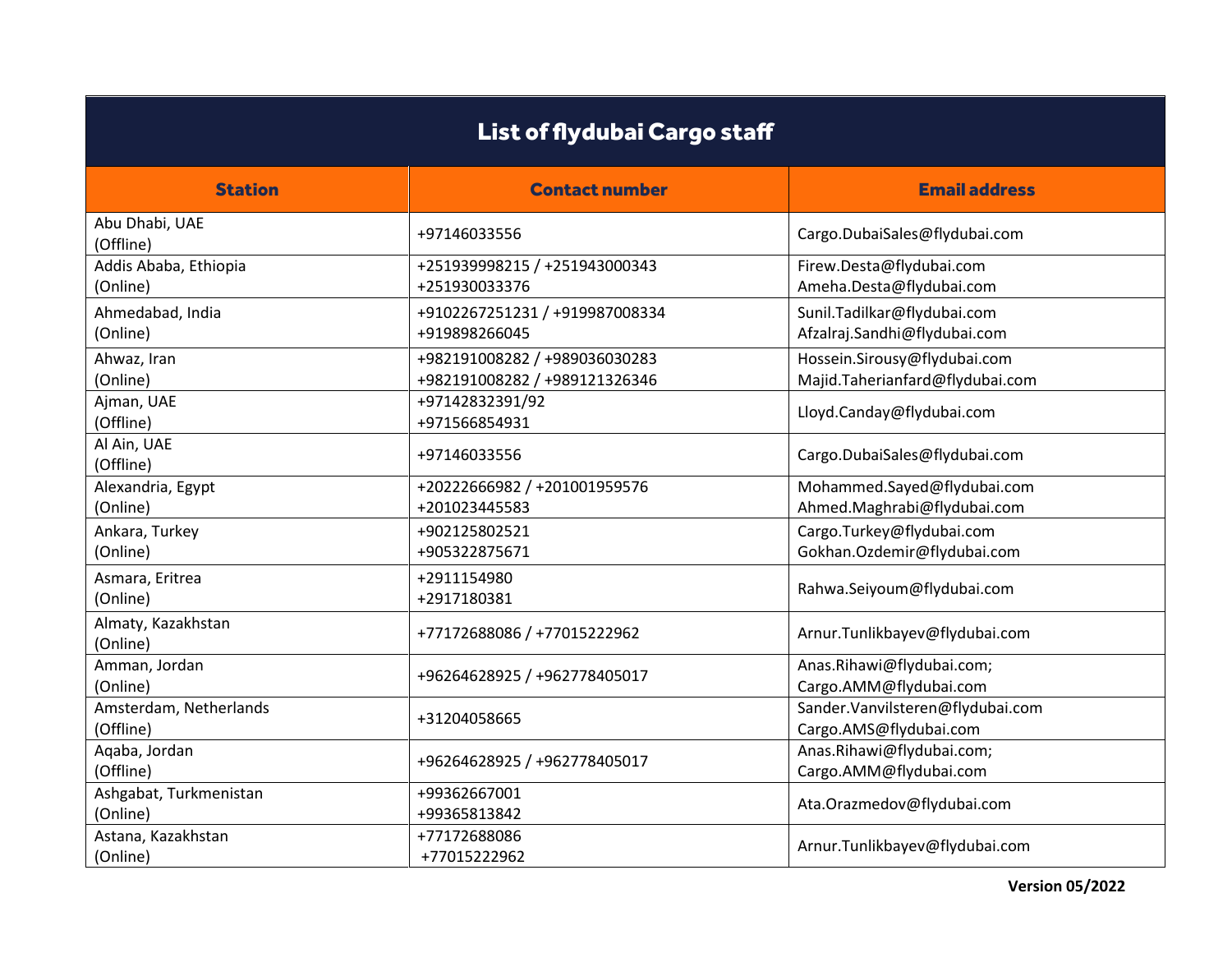| Bahrain, Bahrain              | +97339285505                   | Salah.Sahreef@flydubai.com      |
|-------------------------------|--------------------------------|---------------------------------|
| (Online)                      | +96566087336                   | Rajesh.VR@flydubai.com          |
| Baku, Azerbaijan              | +9945980598                    |                                 |
| (Online)in                    | +994502500604                  | Faig.Amirov@flydubai.com        |
| Bandar Abbas, Iran            | +982191008282 / +989036030283  | Hossein.Sirousy@flydubai.com    |
| (Online)                      | +982191008282 / +989121326346  | Majid.Taherianfard@flydubai.com |
| Bangalore, India              | +9102267251231 / +919987008334 | Sunil.Tadilkar@flydubai.com     |
| (Online)                      | +917996796940                  | Charan.Ciadu@flydubai.com       |
| Bangkok, Thailand             | +6626326886 / +66987982532     | Anthony.See@flydubai.com        |
| (Offline)                     | +6626326887 / +66812796140     | Wachiraporn.K@flydubai.com      |
| Barcelona, Spain<br>(Offline) | +34931888690 / + 34647710653   | Sergio.Suarez@flydubai.com      |
| Basra, Iraq                   |                                |                                 |
| (Online)                      | +9647509621420 / +971504828857 | Nawar.Ayoub@flydubai.com        |
| Baghdad, Iraq                 |                                |                                 |
| (Online)                      | +9647733333938                 | Noor.Hussein@flydubai.com       |
| Beijing, China<br>(Offline)   | +861083653066                  | Martin.Ngai@flydubai.com        |
| Batumi, Georgia               | +995322400808 / +995591003737  | Giorgi.Eradze@flydubai.com      |
| (Online)                      | +995322400909 / +995591540010  | Maia.londaridze@flydubai.com    |
| Beirut, Lebanon               | +9611628366                    | Issa.Abdelahad@flydubai.com     |
| (Online)                      | +9611382441 / +9613747755      | Souheil.Abouassaly@flydubai.com |
| Belgrade, Serbia              |                                | Mutlu.Ozkoca@flydubai.com       |
| (Online)                      | +381112280091 / +381692301006  | Cargo.BEG@flydubai.com          |
| Berlin, Germany               | +496105978610 / +491723828124  | Klaus.Lederer@flydubai.com      |
| (Offline)                     | +496105978610 / +491622656215  | Max.Lederer@flydubai.com        |
| Birmingham, United Kingdom    |                                | Cargo.UK@flydubai.com           |
| (Offline)                     | +441614989090 / +447799882345  | Philip.Robinson@flydubai.com    |
| Bishkek, Kyrgyzstan           | +996312319000                  | Cargo.FRU@flydubai.com          |
| (Online)                      | +996312350280 / +996700222400  | Almaz.Asaev@flydubai.com        |
| Bodrum, Turkey                | +902125802521                  | Cargo.Turkey@flydubai.com       |
| (Online)                      | +905322875671                  | Gokhan.Ozdemir@flydubai.com     |
| Bratislava, Slovakia          |                                |                                 |
| (Online)                      | +43720884880                   | Klaus.Goellner@flydubai.com     |
| Bucharest, Romania            | +40723123123                   | Madalina.Velea@flydubai.com     |
| (Online)                      | +40724628151                   | Alin.Cretu@flydubai.com         |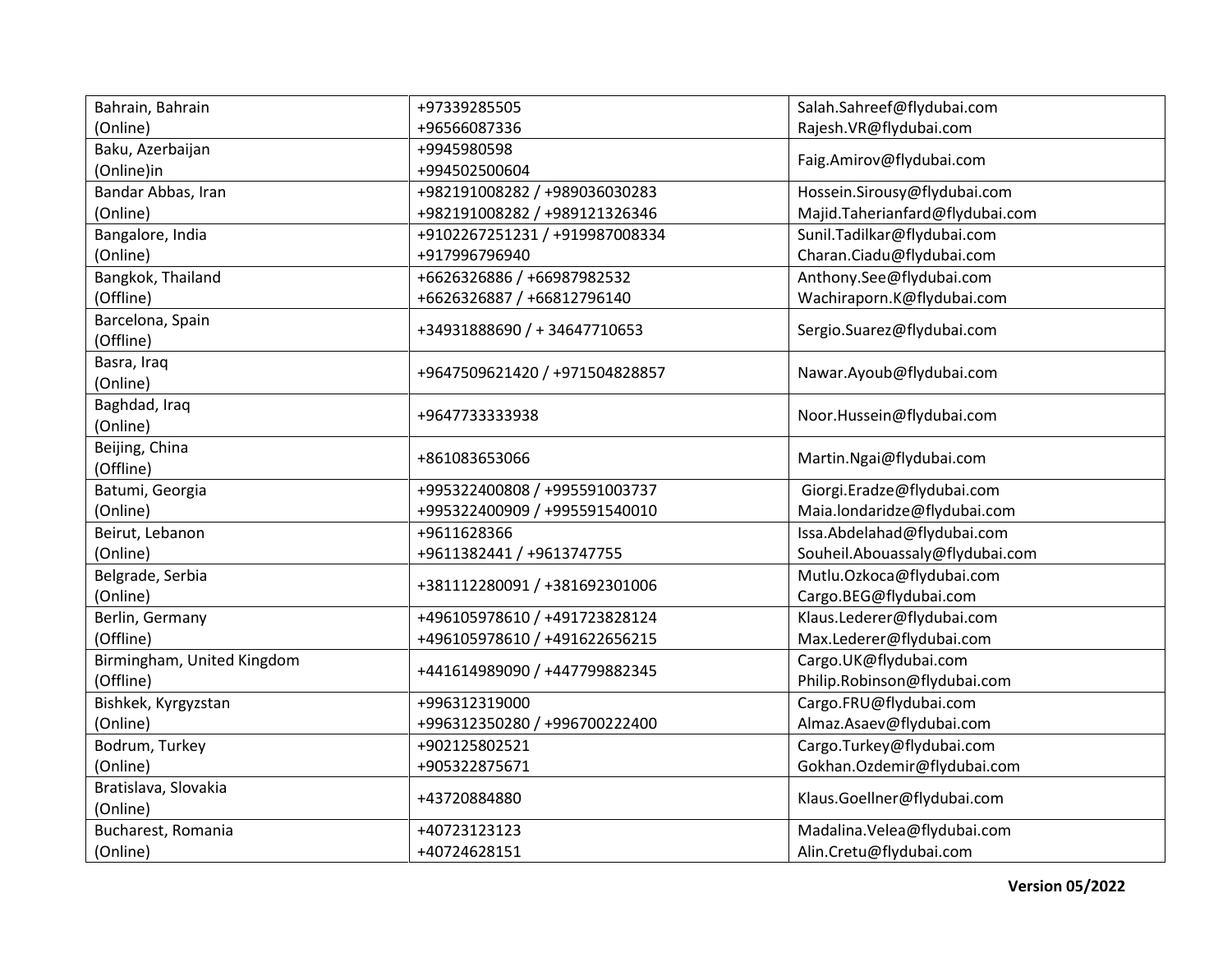| Budapest, Hungary                  | +3629551315 / +36306383543       | Zsuzsanna.Toth@flydubai.com     |
|------------------------------------|----------------------------------|---------------------------------|
| (Online)                           | +3629551316 / +36301560922       | Krisztina.Horvath@flydubai.com  |
| Cairo, Egypt                       | +20222666982 / +201001959576     | Mohammed.Sayed@flydubai.com     |
| (Offline)                          | +201023445583                    | Ahmed.Maghrabi@flydubai.com     |
| Calicut, India                     | +9102267251231 / +919987008334   | Sunil.Tadilkar@flydubai.com     |
| (Online)                           | +914844855588 / +919746129296    | Baiju.Ramachandran@flydubai.com |
| Cape Town, South Africa            | +27113901122 / +27828096898      | Chantel.Watson@flydubai.com     |
| (Offline)                          | +27113901122 / +27828097035      | Bianca.Blignaut@flydubai.com    |
| Catania, Italy                     | +39 051 382485 / +39 335 1093525 | Rossano.DeLuca@flydubai.com     |
| (Online)                           | +39 051 382485 / + 39 3665399689 | Luca.Galimberti@flydubai.com    |
| Chattogram, Bangladesh<br>(Online) | +8801755599253 / +88028833836    | mohd.raquib@flydubai.com        |
| Chengdu, China                     | +86 10 8365 3066                 | Martin.Ngai@flydubai.com        |
| (Offline)                          | +8615884552370                   | Zou.Zongjing@flydubai.com       |
| Chennai, India                     | +9102267251231 / +919987008334   | Sunil.Tadilkar@flydubai.com     |
| (Online)                           |                                  |                                 |
| Chisinau, Moldova                  | +37322881688                     | Lora.Vasilache@flydubai.com     |
| (Online)                           |                                  |                                 |
| Chongqing, China                   | +86 10 8365 3066                 | Martin.Ngai@flydubai.com        |
| (Offline)                          | +8615884552370                   | Zou.Zongjing@flydubai.com       |
| Cluj-Napoca, Romania               | +40723123123                     | Madalina.Velea@flydubai.com     |
| (Online)                           | +40724628151                     | Alin.Cretu@flydubai.com         |
| Cochin, India                      | +9102267251231 / +919987008334   | Sunil.Tadilkar@flydubai.com     |
| (Online)                           | +919037465651                    | Noufel.A@flydubai.com           |
| Colombo, Sri Lanka                 | +94114732476                     | Tissa.Perera@flydubai.com       |
| (Online)                           | +94771230533                     |                                 |
| Copenhagen, Denmark                | +35898256560 / +358400166589     | Hanna.Pihkala@flydubai.com      |
| (Offline)                          | +35898256560 / +3580451627667    | Katja.Gronmark@flydubai.com     |
| Dar es Salaam, Tanzania            | +255676617914 / +255784999751    | Suleiman.Seif@flydubai.com      |
| (Online)                           | +25406822917/18 / +254706250101  | Peter.Njambi@flydubai.com       |
| Delhi, India                       | +9102267251231 / +919987008334   | Sunil.Tadilkar@flydubai.com     |
| (Online)                           | +9101141504441 / +919899994582   | Garvdeep.Uppal@flydubai.com     |
| Dhaka, Bangladesh                  | +8801755599253 / +88028833836    | mohd.raquib@flydubai.com        |
| (Offline)                          |                                  |                                 |
| Djibouti, Djibouti                 | +25321354888 / +25377816177      | Mako.Hassan@flydubai.com        |
| (Online)                           | +25321350964 / +25377705823      | Saad.Idriss@flydubai.com        |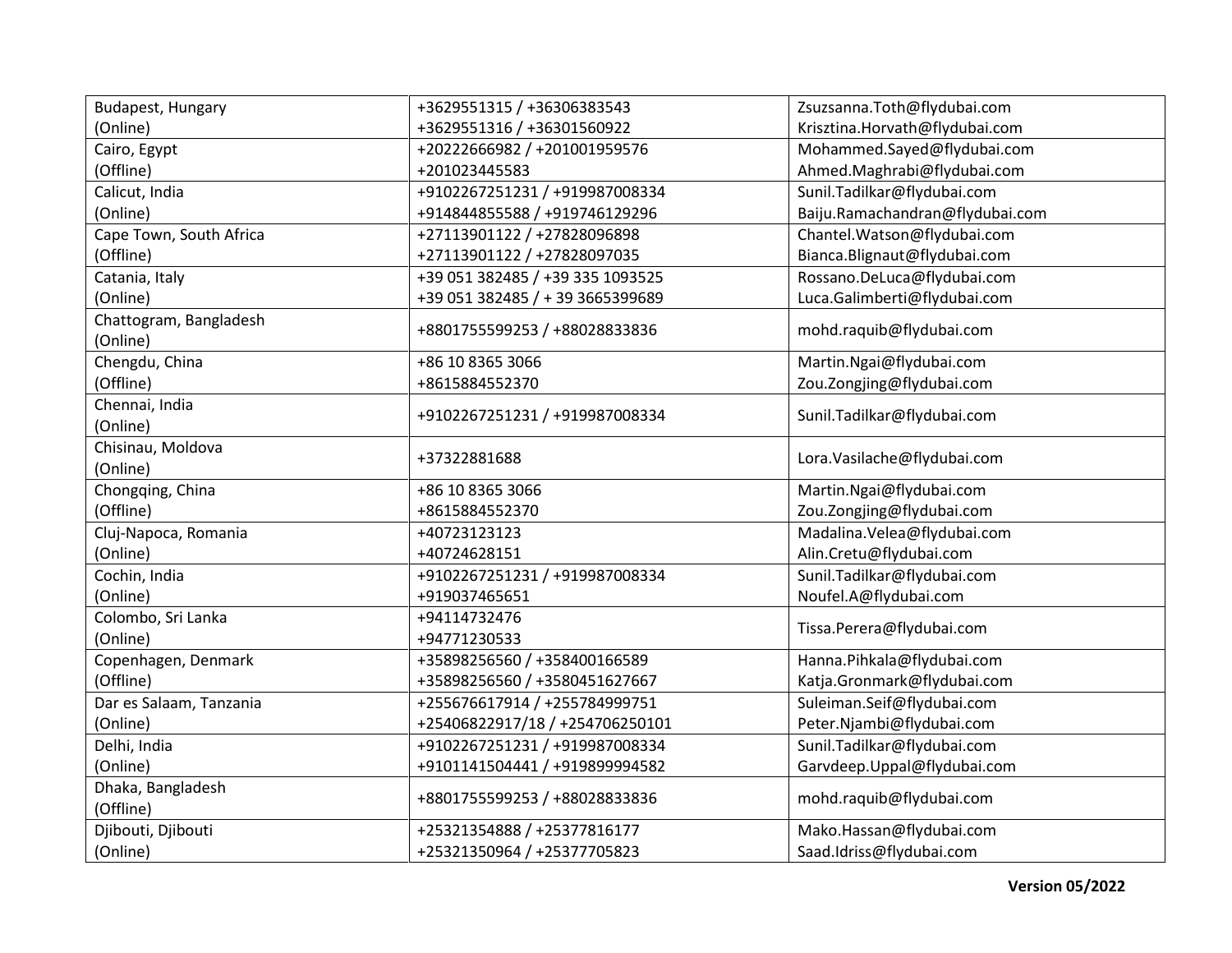| Doha, Qatar                         | +974 44227340 / +974 44227361   | Cargo.DOH@flydubai.com           |
|-------------------------------------|---------------------------------|----------------------------------|
| (Online)                            | +974 33237752/ +974 55596803    |                                  |
| Dubai, UAE                          | +97146033556                    | Cargo.DubaiSales@flydubai.com    |
| (Online)                            |                                 |                                  |
| Dubai World Central- Jebel Ali, UAE | +97146033556                    | Cargo.DubaiSales@flydubai.com    |
| (Offline)                           |                                 |                                  |
| Dublin, Ireland                     | +35318091242                    | Cargo.DUB@flydubai.com           |
| (Offline)                           | +31204058665                    | Sander.Vanvilsteren@flydubai.com |
| Dubrovnik, Croatia                  | +38516264922 / +385992158187    | Denis.Petrovic@flydubai.com      |
| (Online)                            | +38516264922 / +38598 828636    | Zoran.Galjer@flydubai.com        |
| Durban, South Africa                | +27113901122 / +27828096898     | Chantel.Watson@flydubai.com      |
| (Offline)                           | +27113901122 / +27828097035     | Bianca.Blignaut@flydubai.com     |
| Dushanbe, Tajikistan                | +992987530051                   | Dilshod.Sheraliev@flydubai.com   |
| (Online)                            | +992987530004                   | Komron.Rashidi@flydubai.com      |
| Dusseldorf, Germany                 | +496105978610 / +491723828124   | Klaus.Lederer@flydubai.com       |
| (Offline)                           | +496105978610 / +491622656215   | Max.Lederer@flydubai.com         |
| Entebbe, Uganda                     |                                 |                                  |
| (Online)                            | +256756617914/+256751855192     | Victoria.Nthuli@flydubai.com     |
| Erbil, Iraq                         | +964750221097                   |                                  |
| (Online)                            | +9647507368138                  | Shammi.Veetil@flydubai.com       |
| Frankfurt, Germany                  | +496105978610 / +491723828124   | Klaus.Lederer@flydubai.com       |
| (Offline)                           | +496105978610 / +491622656215   | Max.Lederer@flydubai.com         |
| Faisalabad, Pakistan                | +922134384200 / +92 333 8607211 | Humayun.Alam@flydubai.com        |
| (Online)                            |                                 |                                  |
| Fujairah, UAE                       | +97142832391/92                 | Lloyd.Canday@flydubai.com        |
| (Offline)                           | +971566854931                   |                                  |
| Glasgow, United Kingdom             | +441614989090 / +447799882345   | Cargo.UK@flydubai.com            |
| (Offline)                           |                                 | Philip.Robinson@flydubai.com     |
| Gothenburg, Sweden                  | +35898256560 / +358400166589    | Hanna.Pihkala@flydubai.com       |
| (Offline)                           | +35898256560 / +3580451627667   | Katja.Gronmark@flydubai.com      |
| Guanzhou, China                     | +86 10 8365 3066                | Martin.Ngai@flydubai.com         |
| (Offline)                           | +86 13 570572664                | Weisi.Xu@flydubai.com            |
| Hamburg, Germany                    | +496105978610 / +491723828124   | Klaus.Lederer@flydubai.com       |
| (Offline)                           | +496105978610 / +491622656215   | Max.Lederer@flydubai.com         |
| Hanoi, Vietnam                      |                                 |                                  |
| (Offline)                           | +842435772280                   | Cargo.HAN@flydubai.com           |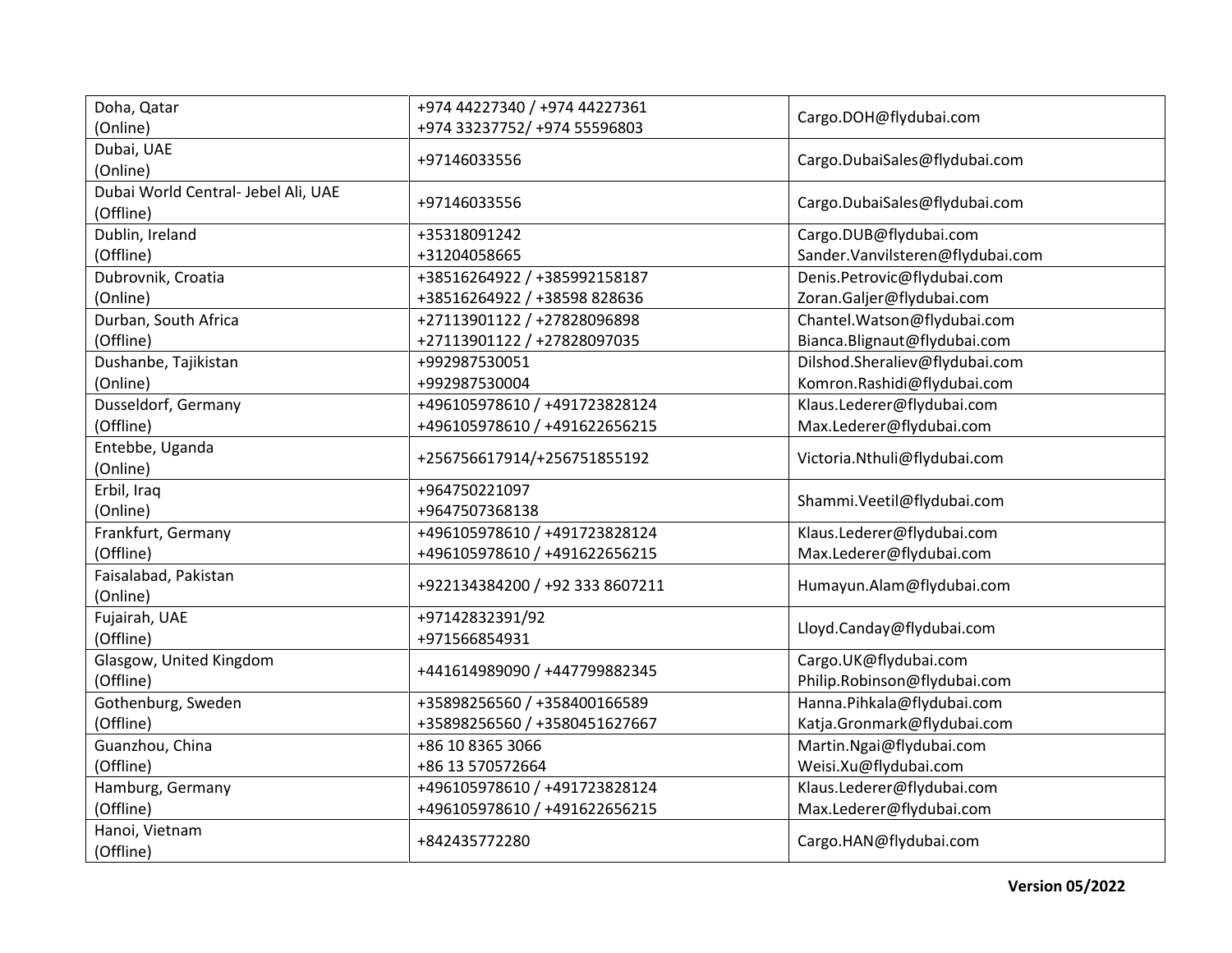| Helsinki, Finland                | +35898256560 / +358400166589     | Hanna.Pihkala@flydubai.com      |
|----------------------------------|----------------------------------|---------------------------------|
| (Online)                         | +35898256560 / +3580451627667    | Katja.Gronmark@flydubai.com     |
| Ho Chi Mingh, Vietnam            |                                  | Cargo.SGN@flydubai.com          |
| (Offline)                        | +842835470037/38/39              | lisa.nguyen@flydubai.com        |
| Hong Kong                        | +861083653066                    | Martin.Ngai@flydubai.com        |
| (Offline)                        | +85223280278                     | Irene.Wong@flydubai.com         |
| Hyderabad, India                 | +9102267251231 / +919987008334   | Sunil.Tadilkar@flydubai.com     |
| (Online)                         | +9104040276592 / M +919849557598 | Ezlyn.Punyer@flydubai.com       |
| Isfahan, Iran                    | +982191008282 / +989036030283    | Hossein.Sirousy@flydubai.com    |
| (Online)                         | +982191008282 / +989121326346    | Majid.Taherianfard@flydubai.com |
| Islamabad, Pakistan<br>(Offline) | +922134384200 / +92 333 8607211  | Humayun.Alam@flydubai.com       |
| Istanbul, Turkey                 | +902125802521                    | Cargo.Turkey@flydubai.com       |
| (Online)                         | +905322875671                    | Gokhan.Ozdemir@flydubai.com     |
| Jakarta, Indonesia               | +971552216592                    | Cargo.CGK@flydubai.com          |
| (Offline)                        | +622143911953 / +628999211327    | Wellington.Foo@flydubai.com     |
| Johannesburg, South Africa       | +27113901122 / +27828096898      | Chantel.Watson@flydubai.com     |
| (Offline)                        | +27113901122 / +27828097035      | Bianca.Blignaut@flydubai.com    |
| Juba, Sudan                      |                                  | juba@zasair.com                 |
| (Online)                         |                                  |                                 |
| Kabul, Afghanistan               | +93786122221 / +93786122221      | Fahim.Sekandary@flydubai.com    |
| (Online)                         | +93793222292                     | Shafiqulla. Zazai@flydubai.com  |
| Kandahar, Afghanistan            | +93786122221 / +93786122221      | Fahim.Sekandary@flydubai.com    |
| (Offline)                        | +93793222292                     | Shafiqulla. Zazai@flydubai.com  |
| Karachi, Pakistan                | +923012090092                    | Joseph.Johns@flydubai.com       |
| (Online)                         |                                  |                                 |
| Kathmandu, Nepal                 | +97714003055 / +9779851121097    | Sudarshan.Joshi@flydubai.com    |
| (Online)                         | +97714481216 / +9779803245939    | Rishi.Sapkota@flydubai.com      |
| Kazan, Russia                    | +78435908347 / +79172900064      | Alina.Safina@flydubai.com       |
| (Online)                         |                                  | Cargo.Russia@flydubai.com       |
| Khartoum, Sudan                  | +249155661515 / +249912271755    | Ali.Ahmed@flydubai.com          |
| (Online)                         |                                  |                                 |
| Kiev, Ukraine                    | +38443533932 / M +38674019792    | Anastasiya.Chechel@flydubai.com |
| (Online)                         |                                  |                                 |
| Kilimanjaro, Tanzania            | +255676617914 / +255784999751    | Suleiman.Seif@flydubai.com      |
| (Online)                         | +25406822917/18 / +254706250101  | Peter.Njambi@flydubai.com       |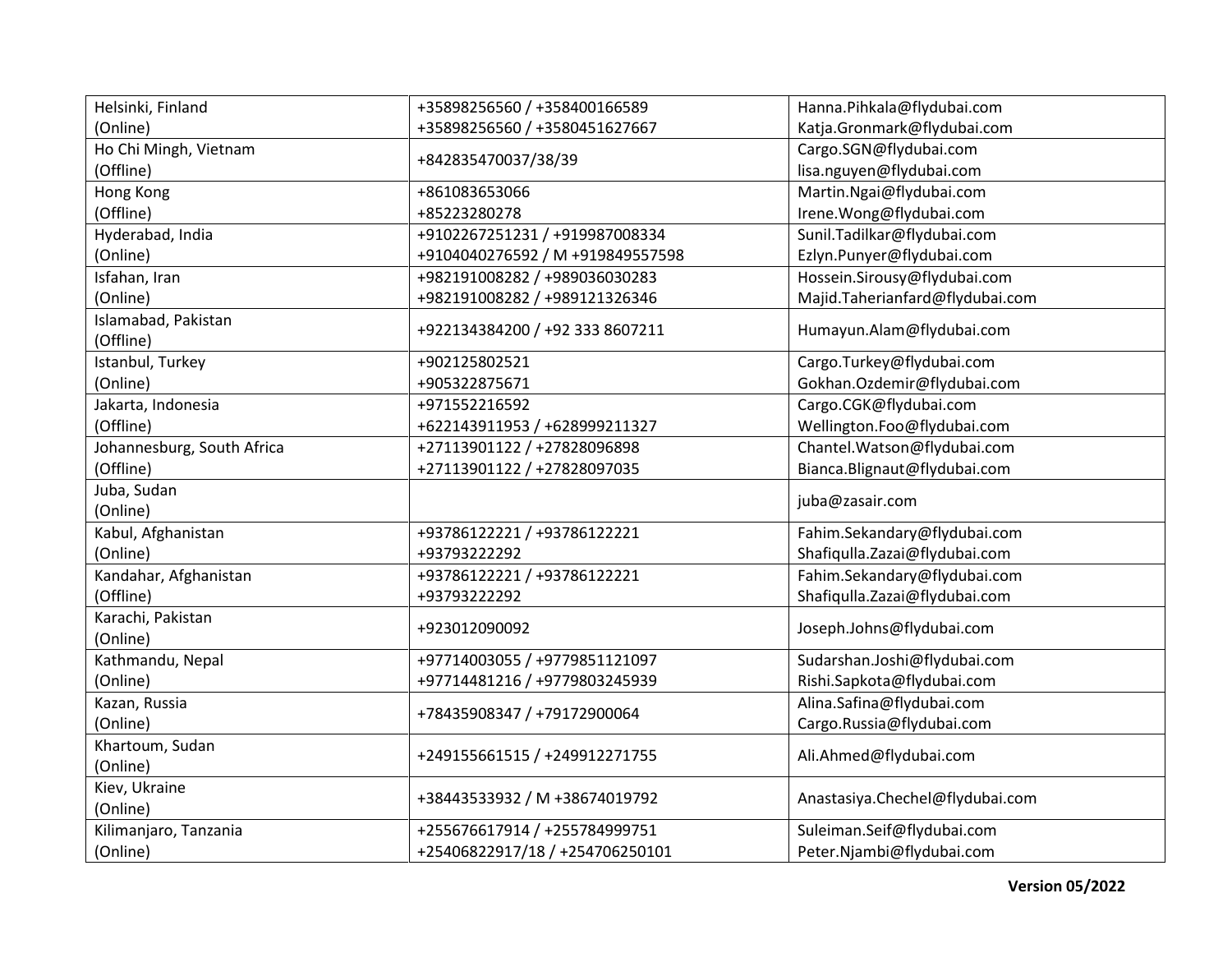| Kolkata, India                  | +9102267251231 / +919987008334  | Sunil.Tadilkar@flydubai.com     |
|---------------------------------|---------------------------------|---------------------------------|
| (Online)                        | +919831758984                   | Raza.Habib@flydubai.com         |
| Kunming, China                  | +86 10 8365 3066                | Martin.Ngai@flydubai.com        |
| (Offline)                       | +8615884552370                  | Zou.Zongjing@flydubai.com       |
| Krakow, Poland                  | +48223352050 / +48503865293     | Sebastian.Kraucki@flydubai.com  |
| (Online)                        | +48223352052 / +48513487303     | Andrzej.Konieczny@flydubai.com  |
| Krasnodar, Russia               |                                 | Alina.Safina@flydubai.com       |
| (Online)                        | +78435908347 / +79172900064     | Cargo.Russia@flydubai.com       |
| Kuala Lumpur, Malaysia          |                                 |                                 |
| (Offline)                       | +60327861888 / +60199549521     | Muhammad.Manap@flydubai.com     |
| Kutaisi, Georgia                | +995322400808 / +995591003737   | Giorgi.Eradze@flydubai.com      |
| (Online)                        | +995322400909 / +995591540010   | Maia.londaridze@flydubai.com    |
| Kuwait City, Kuwait             |                                 |                                 |
| (Online)                        | +96566087336                    | Rajesh.VR@flydubai.com          |
| Lar, Iran                       | +982191008282 / +989036030283   | Hossein.Sirousy@flydubai.com    |
| (Online)                        | +982191008282 / +989121326346   | Majid.Taherianfard@flydubai.com |
| Lahore, Pakistan                | +922134384200 / +92 333 8607211 | Humayun.Alam@flydubai.com       |
| (Offline)                       | +923438200777                   | Abdul.Rasheed@flydubai.com      |
| Linz, Austria                   | +43720884880                    | Klaus.Goellner@flydubai.com     |
| (Offline)                       | +436764344538                   | Jurgen.Bottcher@flydubai.com    |
| Lisbon, Portugal                |                                 |                                 |
| (Offline)                       | +351218549735 / +351218535466   | Paulo.Mendes@flydubai.com       |
| Ljubljana, Slovenia             | +38642021071 / +38640864520     | Miha.Polajnar@flydubai.com      |
| (Online)                        | +38642021189 / +38640196380     | Peter.Eterovic@flydubai.com     |
| London Heathrow, United Kingdom |                                 | Cargo.UK@flydubai.com           |
| (Offline)                       | +441614989090 / +447799882345   | Philip.Robinson@flydubai.com    |
| London Gatwick, United Kingdom  |                                 | Cargo.UK@flydubai.com           |
| (Offline)                       | +441614989090 / +447799882345   | Philip.Robinson@flydubai.com    |
| Lucknow, India                  | +9102267251231 / +919987008334  | Sunil.Tadilkar@flydubai.com     |
| (Online)                        | 9105224045148 / M +917499527222 | Mohd.Alam@flydubai.com          |
| Makhachkala, Russia             |                                 | Alina.Safina@flydubai.com       |
| (Online)                        | +78435908347 / +79172900064     | Cargo.Russia@flydubai.com       |
| Madrid, Spain                   | +34913937403 / +34647867635     | Maria.Olmedo@flydubai.com       |
| (Offline)                       | +34931888690 / +34609793879     | Jose.Beato@flydubai.com         |
| Male, Maldives                  | +9603011888 / +9609993067       | Ismail.Shareef@flydubai.com     |
| (Online)                        | +9603011888 / +9609100151       | Dinal.Peiris@flydubai.com       |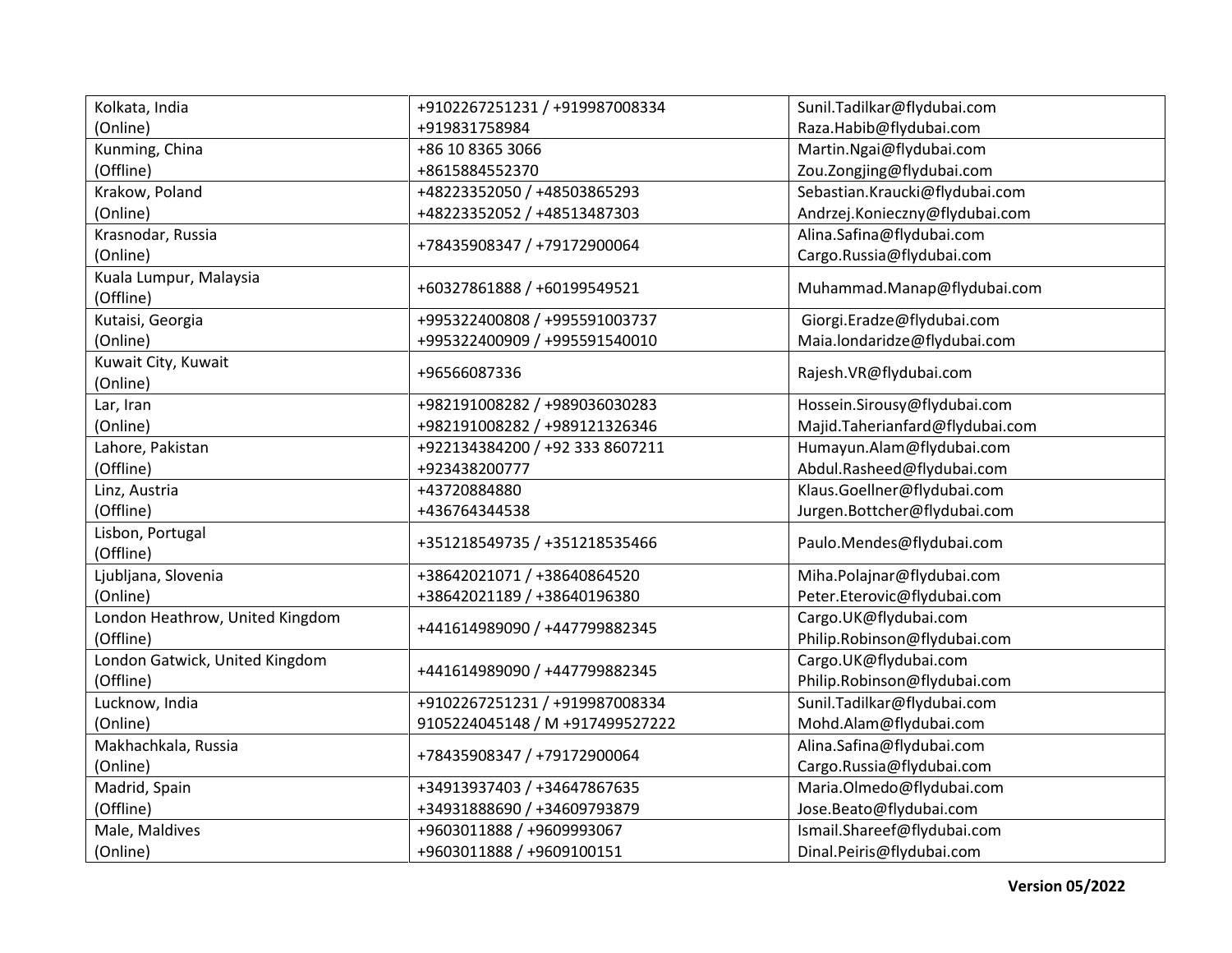| Malmo, Sweden              | +35898256560 / +358400166589         | Hanna.Pihkala@flydubai.com       |
|----------------------------|--------------------------------------|----------------------------------|
| (Offline)                  | +35898256560 / +3580451627667        | Katja.Gronmark@flydubai.com      |
| Malta, Malta Island        |                                      | Stephania.Micallef@flydubai.com  |
| (Online)                   | +920010785                           | Marvin.Ghirxi@flydubai.com       |
| Manchester, United Kingdom |                                      | Cargo.UK@flydubai.com            |
| (Offline)                  | +441614989090 / +447799882345        | Philip.Robinson@flydubai.com     |
| Mashhad, Iran              | +982191008282 / +989036030283        | Hossein.Sirousy@flydubai.com     |
| (Online)                   | +982191008282 / +989121326346        | Majid.Taherianfard@flydubai.com  |
| Mattala, Sri Lanka         |                                      |                                  |
| (Online)                   | +94771230533                         | Tissa.Perera@flydubai.com        |
| Milan, Italy               | +39 051 382485 / +39 335 1093525     | Rossano.DeLuca@flydubai.com      |
| (Offline)                  | +39 051 382485 / + 39 3665399689     | Luca.Galimberti@flydubai.com     |
| Mineralnye Vody, Russia    |                                      | Alina.Safina@flydubai.com        |
| (Online)                   | +78435908347 / +79172900064          | Cargo.Russia@flydubai.com        |
| Minsk, Belarus             | +375173949566 / +375445476861        | Gleb.Ivanov@flydubai.com         |
| (Online)                   | +375173949510 / +375445476861        | Vitali.Plochotnikow@flydubai.com |
| Moscow, Russia             | +74951202952 ext. 112 / +79645727726 | Ksenia.Lyashenko@flydubai.com    |
| (Online)                   | +74951202952 ext. 116 / +79693473917 | Evgenia.Andrianova@flydubai.com  |
| Multan, Pakistan           |                                      |                                  |
| (Online)                   | +92616306511 / +923087301973         | Shahzad.Aslam@flydubai.com       |
| Mumbai, India              | +9102267251231 / +919987008334       | Sunil.Tadilkar@flydubai.com      |
| (Online)                   | +9102267251231 / +919820821373       | Sudin.Dalvi@flydubai.com         |
| Munich, Germany            | +496105978610 / +491723828124        | Klaus.Lederer@flydubai.com       |
| (Offline)                  | +496105978610 / +491622656215        | Max.Lederer@flydubai.com         |
| Muscat, Oman               | +96824356091 / +96892743618          | Farooq.Sayed@flydubai.com        |
| (Online)                   | +96824700161                         | Ananthraman.lyer@flydubai.com    |
| Najaf, Iraq                |                                      |                                  |
| (Online)                   | +9647802246300                       | Anwar.Sabah@flydubai.com         |
| Naples, Italy              | +39 051 382485 / +39 335 1093525     | Rossano.DeLuca@flydubai.com      |
| (Online)                   | +39 051 382485 / + 39 3665399689     | Luca.Galimberti@flydubai.com     |
| New Castle, United Kingdom |                                      | Cargo.UK@flydubai.com            |
| (Offline)                  | +441614989090 / +447799882345        | Philip.Robinson@flydubai.com     |
| Novosibirsk, Russia        |                                      | Alina.Safina@flydubai.com        |
| (Online)                   | +78435908347 / +79172900064          | Cargo.Russia@flydubai.com        |
| Nur Sultan, Kazakhstan     |                                      |                                  |
| (Online)                   | +77172688086 / +77015222962          | Arnur.Tunlikbayev@flydubai.com   |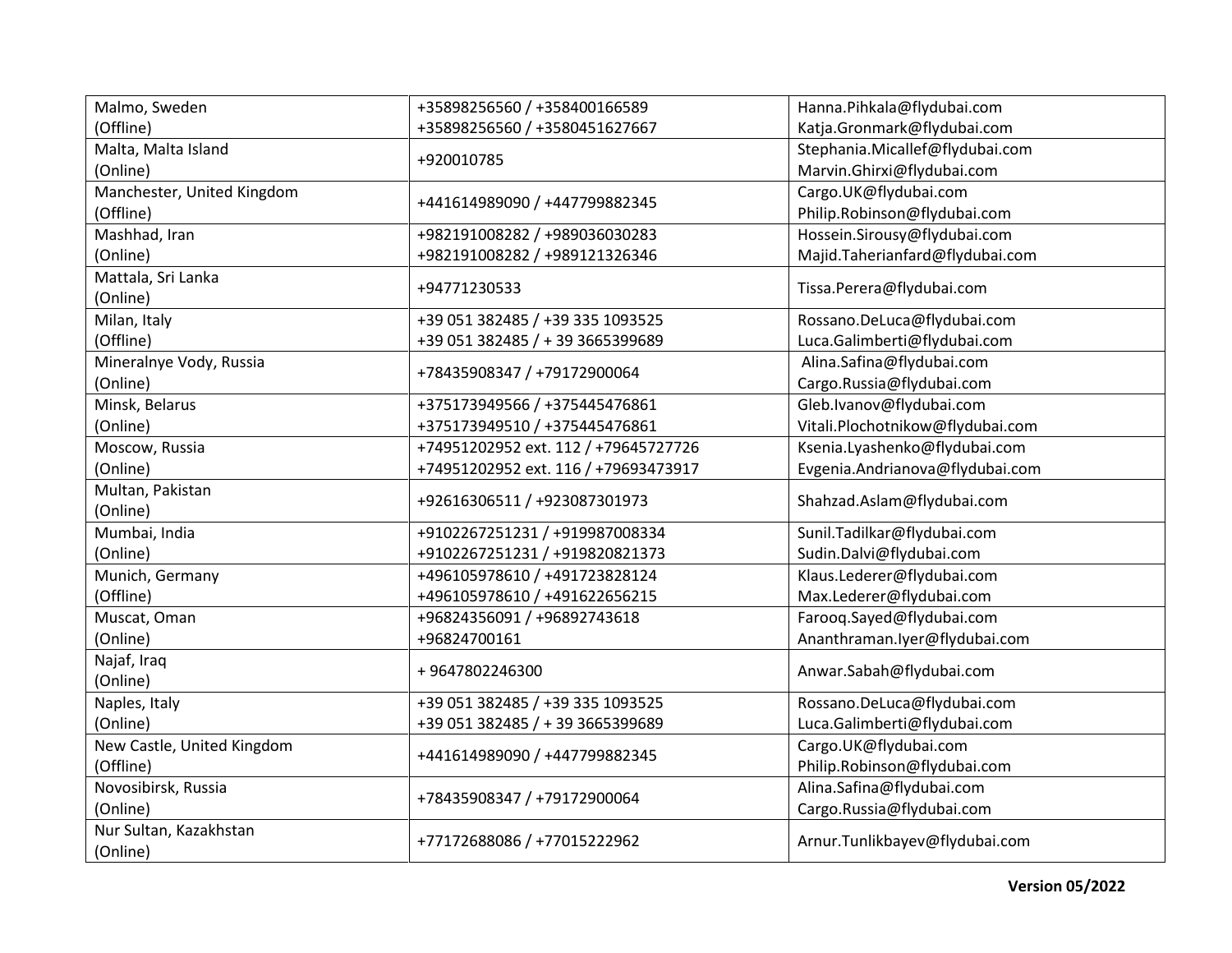| Odessa, Ukraine                  | +380682398167                    | Sergey.Slobodyanyuk@flydubai.com |
|----------------------------------|----------------------------------|----------------------------------|
| (Online)                         | +380973678845                    | Valentyn.Bogatyy@flydubai.com    |
| Oslo, Norway                     | +35898256560 / +358400166589     | Hanna.Pihkala@flydubai.com       |
| (Offline)                        | +35898256560 / +3580451627667    | Katja.Gronmark@flydubai.com      |
| Perm, Russia                     |                                  | Alina.Safina@flydubai.com        |
| (Online)                         | +78435908347 / +79172900064      | Cargo.Russia@flydubai.com        |
| Peshawar, Pakistan               | +922134384200 / +923338607211    | Humayun.Alam@flydubai.com        |
| (Offline)                        | +923003466920                    | Tawquir.Qadir@flydubai.com       |
| Phuket, Thailand                 | +6626326886 / +66987982532       | Anthony.See@flydubai.com         |
| (Offline)                        | +6626326887 / +66812796140       | Wachiraporn.K@flydubai.com       |
| Pisa, Italy                      | +39 051 382485 / +39 335 1093525 | Rossano.DeLuca@flydubai.com      |
| (Online)                         | +39 051 382485 / + 39 3665399689 | Luca.Galimberti@flydubai.com     |
| Port Sudan, Sudan                |                                  |                                  |
| (Online)                         | +249155661515 / +249912271755    | Ali.Ahmed@flydubai.com           |
| Porto, Portugal                  |                                  |                                  |
| (Offline)                        | +351218549735 / +351218535466    | Paulo.Mendes@flydubai.com        |
| Prague, Czech Republic           |                                  |                                  |
| (Online)                         | +420220112718                    | Ondrej.Kozak@flydubai.com        |
| Quetta, Pakistan                 |                                  |                                  |
| (Online)                         | +922134384200 / +92 333 8607211  | Humayun.Alam@flydubai.com        |
| Ras Al Khaimah, UAE              | +97142832391/92                  |                                  |
| (Offline)                        | +971566854931                    | Lloyd.Canday@flydubai.com        |
| Riga, Latvia                     | +37167852228 / +37069963031      | Antonas.Sverckovas@flydubai.com  |
| (Offline)                        | +37052051560 / +37069961152      | Andrius.Antanaitis@flydubai.com  |
| Rome, Italy                      | +39 051 382485 / +39 335 1093525 | Rossano.DeLuca@flydubai.com      |
| (Offline)                        | +39 051 382485 / + 39 3665399689 | Luca.Galimberti@flydubai.com     |
| Rostov-on-Don, Russia            |                                  | Alina.Safina@flydubai.com        |
| (Online)                         | +78435908347 / +79172900064      | Cargo.Russia@flydubai.com        |
| Salalah, Oman                    | +96824356091 / +96892743618      | Farooq.Sayed@flydubai.com        |
| (Online)                         | +96824700161                     | Ananthraman.lyer@flydubai.com    |
| Salzburg, Austria                | +43720884880                     | Klaus.Goellner@flydubai.com      |
| (Online)                         | +436764344538                    | Jurgen.Bottcher@flydubai.com     |
| Samara, Russia                   |                                  | Alina.Safina@flydubai.com        |
| (Online)                         | +78435908347 / +79172900064      | Cargo.Russia@flydubai.com        |
| Sarajevo, Bosnia and Herzegovina |                                  |                                  |
| (Online)                         | +38733289380 / +38766747820      | Nikola.Carapic@flydubai.com      |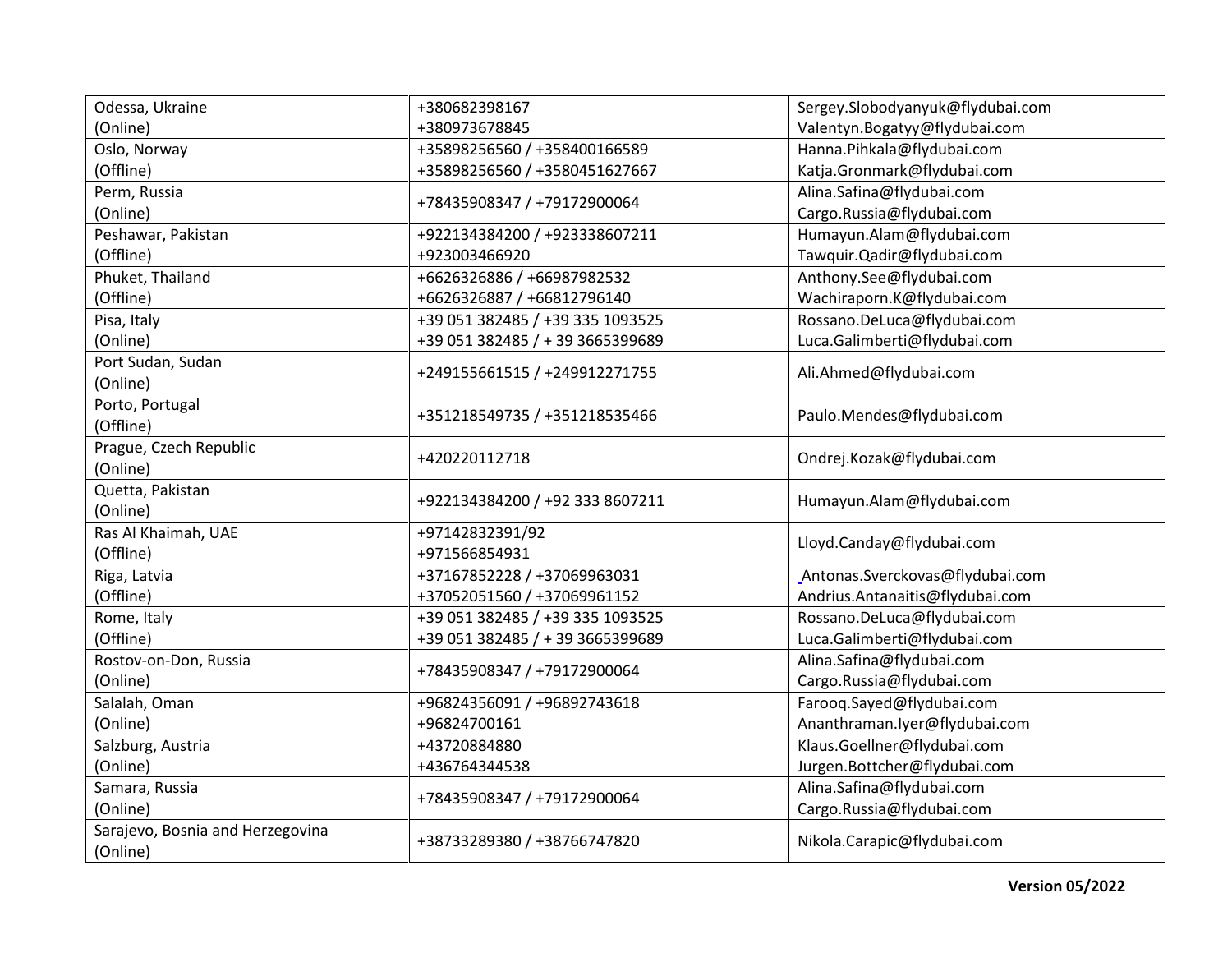| Seoul, South Korea      | +861083653066                 | Martin.Ngai@flydubai.com         |
|-------------------------|-------------------------------|----------------------------------|
| (Offline)               | +8227023260 / +821085214251   | ChoonHee.Yi@flydubai.com         |
| Shanghai, China         |                               |                                  |
| (Offline)               | +861083653066                 | Martin.Ngai@flydubai.com         |
| Sharjah, UAE            | +971502299150/ +97158109244   | Ghulam.Samdani@flydubai.com      |
| (Offline)               | +97165285737 / +971502299150  | Basit.Javaid@flydubai.com        |
| Sharm El Sheikh, Egypt  | +20222666982 / +201001959576  | Mohammed.Sayed@flydubai.com      |
| (Offline)               | +201023445583                 | Ahmed.Maghrabi@flydubai.com      |
| Sheremetyevo, Russia    | +74957953838 / +79645110644   | Konstantin.Kirillov@flydubai.com |
| (Offline)               | +74951202952 / +79645727726   | Ksenia.Lyashenko@flydubai.com    |
| Shiraz, Iran            | +982191008282 / +989036030283 | Hossein.Sirousy@flydubai.com     |
| (Online)                | +982191008282 / +989121326346 | Majid.Taherianfard@flydubai.com  |
| Shymkent, Kazakhstan    |                               |                                  |
| (Online)                | +77172688086 / +77015222962   | Arnur.Tunlikbayev@flydubai.com   |
| Sialkot, Pakistan       |                               |                                  |
| (Online)                | +92526633046 / +923342848888  | Shahid.Nawaz@flydubai.com        |
| Singapore, Singapore    | +6565432290 / +6597315927     | Riaz.Moiz@flydubai.com           |
| (Offline)               | +6565432290 / +6596489869     | Cherry.Yen@flydubai.com          |
| Skopje, North Macedonia |                               |                                  |
| (Online)                | +38978407028                  | Zoran.Ackovski@flydubai.com      |
| Sochi, Russia           | +78435908347 / +79172900064   | Alina.Safina@flydubai.com        |
| (Online)                |                               | Cargo.Russia@flydubai.com        |
| Sofia, Bulgaria         | +35929421828 / +359886688722  | Victoria.Dancheva@flydubai.com   |
| (Online)                | +35929421867 / +359889260964  | Kalin.Atanasov@flydubai.com      |
| Sohag, Egypt            | +20222666982 / +201001959576  | Mohammed.Sayed@flydubai.com      |
| (Online)                | +201023445583                 | Ahmed.Maghrabi@flydubai.com      |
| St. Petersburg, Russia  |                               | Alina.Safina@flydubai.com        |
| (Offline)               | +78435908347 / +79172900064   | Cargo.Russia@flydubai.com        |
| Stockholm, Sweden       | +35898256560 / +358400166589  | Hanna.Pihkala@flydubai.com       |
| (Offline)               | +35898256560 / +3580451627667 | Katja.Gronmark@flydubai.com      |
| Sylhet, Bangladesh      |                               |                                  |
| (Online)                | +8801755599253 / +88028833836 | mohd.raquib@flydubai.com         |
| Taipei, Taiwan          |                               |                                  |
| (Offline)               | +886223966891                 | Cargo.TPE@flydubai.com           |
| Tallin, Estonia         | +3726225216 / +3706068251     | Arina.Belskaja@flydubai.com      |
| (Offline)               | +37052051560 / +37069961152   | Andrius.Antanaitis@flydubai.com  |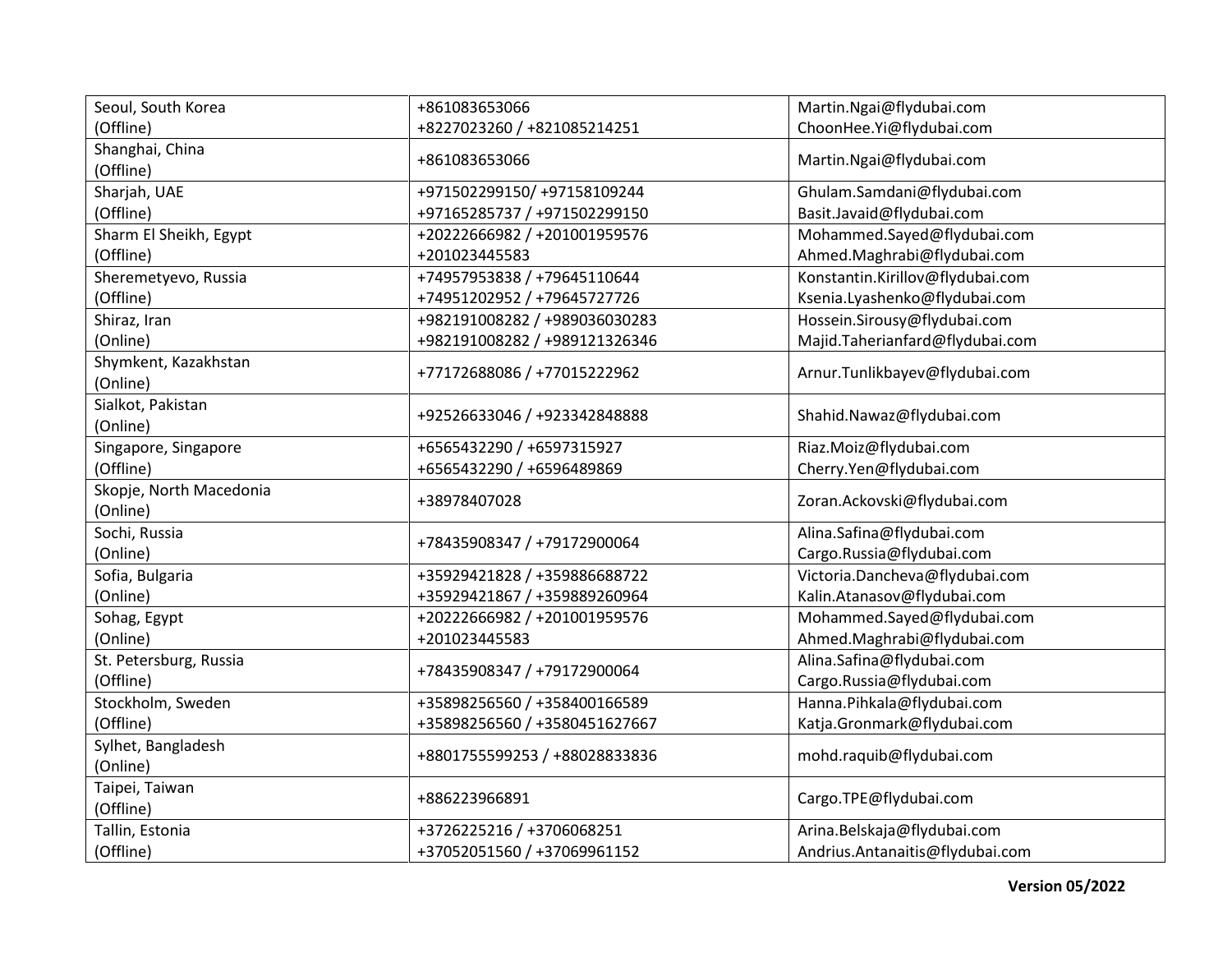| Tashkent, Uzbekistan         |                                  | Bekzod.Sabirov@flydubai.com      |
|------------------------------|----------------------------------|----------------------------------|
| (Online)                     | +998981176011 / +998998783133    |                                  |
| Tbilisi, Georgia             | +995322400808 / +995591003737    | Giorgi.Eradze@flydubai.com       |
| (Online)                     | +995322400909 / +995591540010    | Maia.londaridze@flydubai.com     |
| Tehran, Iran                 | +982191008282 / +989036030283    | Hossein.Sirousy@flydubai.com     |
| (Online)                     | +982191008282 / +989121326346    | Majid.Taherianfard@flydubai.com  |
| Tel Aviv, Israel             | +97239004602 / +972544594483     | Benny.Weinstein@flydubai.com     |
| (Online)                     | +97239004604 / +972525526077     | Nurit.Jogiel@flydubai.com        |
| Tirana, Albania              | +355686073618                    | Anila.Rama@fldyubai.com          |
| (Online)                     | +355674797481                    | Aida.Lumani@flydubai.com         |
| Trabzon, Turkey              | +902125802521                    | Cargo.Turkey@flydubai.com        |
| (Online)                     | +905322875671                    | Gokhan.Ozdemir@flydubai.com      |
| Trivandrum, India            | +9102267251231 / +919987008334   |                                  |
| (Online)                     | +79172900064                     | Sunil.Tadilkar@flydubai.com      |
| Um Al Quwain, UAE            | +97142832391/92                  |                                  |
| (Offline)                    | +971566854931                    | Lloyd.Canday@flydubai.com        |
| Ufa, Russia                  |                                  | Alina.Safina@flydubai.com        |
| (Online)                     | +78435908347 / +79172900064      | Cargo.Russia@flydubai.com        |
| Venice, Italy                | +39 051 382485 / +39 335 1093525 | Rossano.DeLuca@flydubai.com      |
| (Offline)                    | +39 051 382485 / + 39 3665399689 | Luca.Galimberti@flydubai.com     |
| Vienna, Austria              | +43720884880                     | Klaus.Goellner@flydubai.com      |
| (Offline)                    | +436764344538                    | Jurgen.Bottcher@flydubai.com     |
| Vilnius, Lithuania           | +37167852228 / +37069963031      | Antonas.Sverckovas@flydubai.com  |
| (Offline)                    | +37052051560 / +37069961152      | Andrius.Antanaitis@flydubai.com  |
| Vnukovo, Russia              | +74957953838 / +79645110644      | Konstantin.Kirillov@flydubai.com |
| (Online)                     | +74951202952 / +79645727726      | Ksenia.Lyashenko@flydubai.com    |
| Voronezh, Russia             |                                  | Alina.Safina@flydubai.com        |
| (Online)                     | +78435908347 / +79172900064      | Cargo.Russia@flydubai.com        |
| Warsaw, Poland               | +48223352050 / +48503865293      | Sebastian.Kraucki@flydubai.com   |
| (Offline)                    | +48223352052 / +48513487303      | Andrzej.Konieczny@flydubai.com   |
| Yangon, Myanmar              | +951296995 / +959444466756       | Rutjanat.Songsatya@flydubai.com  |
| (Online)                     | +951296995 / +959455959623       | Tun.Myat@flydubai.com            |
| Yekaterinburg, Russia        |                                  | Alina.Safina@flydubai.com        |
| (Online)                     | +78435908347 / +79172900064      | Cargo.Russia@flydubai.com        |
| Yerevan, Armenia<br>(Online) | +374010536774 / +37477444343     | Vachagan.Sarkisyan@flydubai.com  |